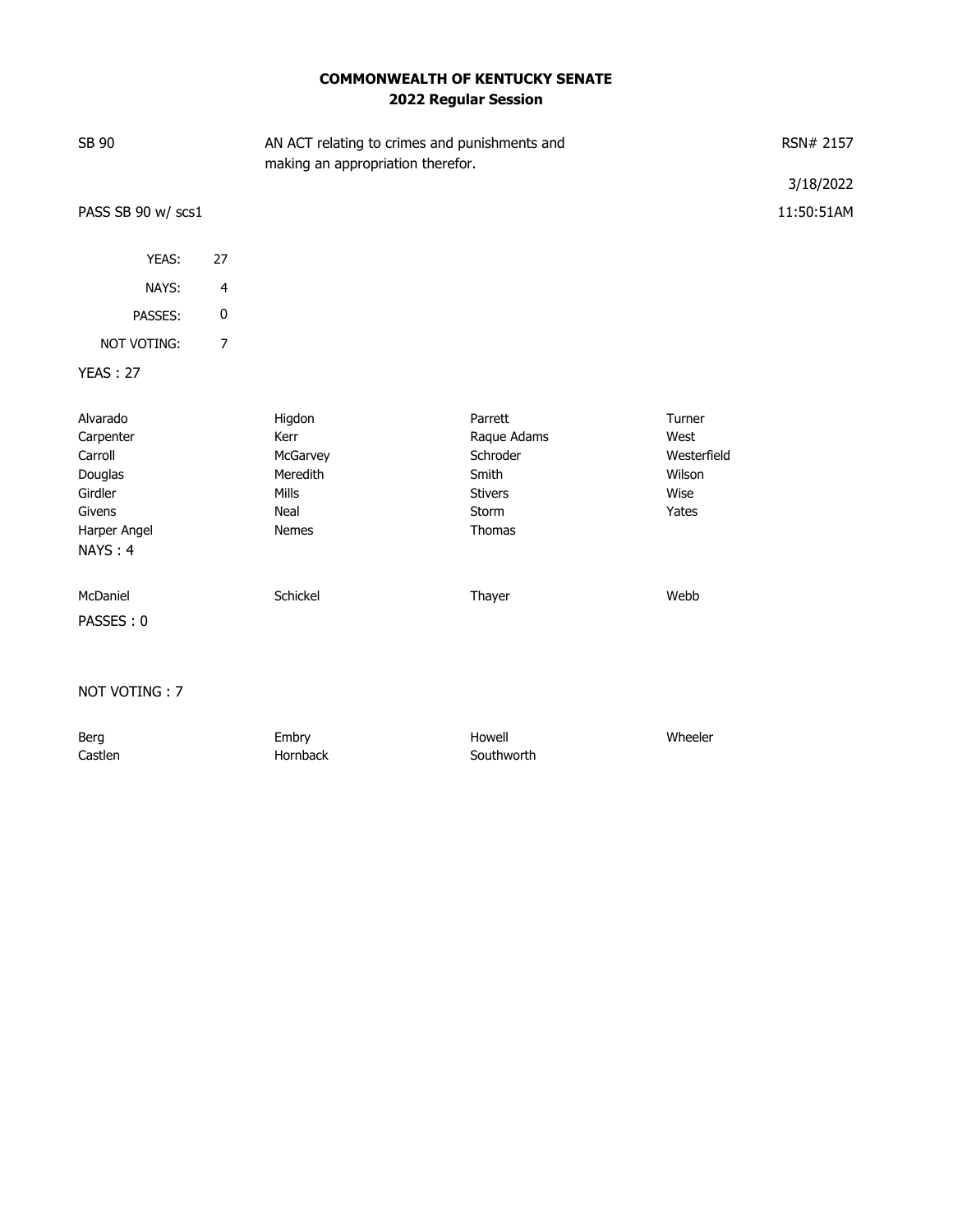#### Commonwealth of Kentucky House of Representatives 2022 Regular Session

| SB 90              |    | AN ACT relating to crimes and punishments.<br>APPROPRIATION | <b>RCS# 437</b> |
|--------------------|----|-------------------------------------------------------------|-----------------|
|                    |    |                                                             | 3/29/2022       |
| Pass               |    |                                                             | 8:09:49 PM      |
| YEAS:              | 90 |                                                             |                 |
| NAYS:              | 2  |                                                             |                 |
| ABSTAINED:         | 0  |                                                             |                 |
| <b>NOT VOTING:</b> | 8  |                                                             |                 |
| <b>YEAS: 90</b>    |    |                                                             |                 |

| Banta            | Elliott        | Imes           | Miller C     | Scott                  |
|------------------|----------------|----------------|--------------|------------------------|
| Bechler          | Fischer        | <b>Jenkins</b> | Miller J     | Sharp                  |
| Bentley          | Fister         | Johnson        | Minter       | <b>Sheldon</b>         |
| Blanton          | Flannery       | King           | Moser        | Smith                  |
| Bojanowski       | Fleming        | Kirk McCormick | <b>Nemes</b> | Stevenson C            |
| <b>Bowling</b>   | Frazier Gordon | Koch           | Osborne      | Stevenson P            |
| <b>Branscum</b>  | Freeland       | Koenig         | Palumbo      | <b>Tackett Laferty</b> |
| <b>Bratcher</b>  | Fugate         | Kulkarni       | Petrie       | Tate                   |
| Bray             | Gentry         | Lawrence       | Pollock      | <b>Thomas</b>          |
| <b>Bridges</b>   | Gooch          | Lewis D        | Pratt        | Timoney                |
| <b>Brown</b>     | Graham         | Lockett        | Prunty       | Tipton                 |
| Cantrell         | Hale           | Massey         | Raymond      | Truett                 |
| Decker           | Hart           | McCool         | Reed         | Upchurch               |
| Dixon            | Hatton         | McCoy          | Riley        | Webber                 |
| Donohue          | Heath          | McPherson      | Roberts      | Wesley                 |
| <b>Dossett</b>   | Heavrin        | Meade          | Rowland      | Westrom                |
| Dotson           | Herron         | Meredith       | Rudy         | Wheatley               |
| <b>DuPlessis</b> | Huff T         | <b>Miles</b>   | Santoro      | Willner                |
| <b>NAYS: 2</b>   |                |                |              |                        |
| Baker            | Maddox         |                |              |                        |

ABSTAINED : 0

NOT VOTING : 8

Burch Flood Lewis S Rabourn White Calloway **Huff R** Marzian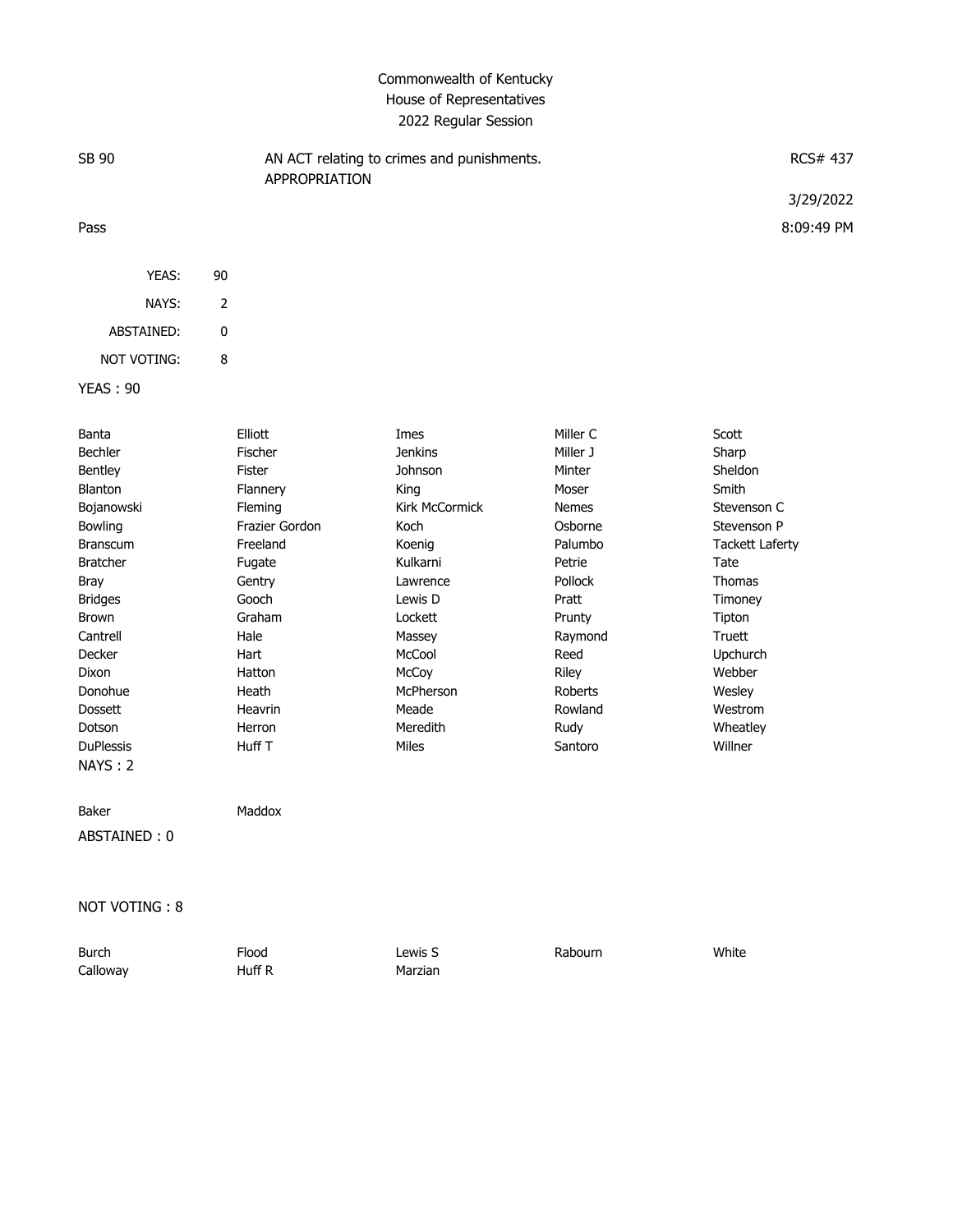# Commonwealth of Kentucky House of Representatives 2022 Regular Session

| SB 90            | APPROPRIATION     | AN ACT relating to crimes and punishments. |                   | <b>RCS# 568</b>  |  |
|------------------|-------------------|--------------------------------------------|-------------------|------------------|--|
|                  |                   |                                            |                   | 4/14/2022        |  |
| Final Passage    |                   |                                            |                   | 3:55:55 PM       |  |
| YEAS:            | 91                |                                            |                   |                  |  |
| NAYS:            | 3                 |                                            |                   |                  |  |
| ABSTAINED:       | $\pmb{0}$         |                                            |                   |                  |  |
| NOT VOTING:      | 6                 |                                            |                   |                  |  |
| <b>YEAS: 91</b>  |                   |                                            |                   |                  |  |
| Banta<br>Bechler | Fischer<br>Fister | Imes<br><b>Jenkins</b>                     | Miles<br>Miller C | Santoro<br>Scott |  |

| Bentley          | Flannery       | Johnson        | Miller J     | Sharp                  |
|------------------|----------------|----------------|--------------|------------------------|
| Blanton          | Fleming        | King           | Minter       | Sheldon                |
| Bojanowski       | Frazier Gordon | Kirk McCormick | Moser        | Smith                  |
| Bowling          | Freeland       | Koch           | <b>Nemes</b> | Stevenson C            |
| <b>Branscum</b>  | Fugate         | Koenig         | Osborne      | Stevenson P            |
| <b>Bratcher</b>  | Gentry         | Kulkarni       | Palumbo      | <b>Tackett Laferty</b> |
| Bray             | Gooch          | Lawrence       | Petrie       | Tate                   |
| <b>Bridges</b>   | Graham         | Lewis D        | Pollock      | <b>Thomas</b>          |
| <b>Brown</b>     | Hale           | Lewis S        | Pratt        | Tipton                 |
| Cantrell         | Hart           | Lockett        | Prunty       | <b>Truett</b>          |
| Decker           | Hatton         | Massey         | Raymond      | Upchurch               |
| Dixon            | Heath          | McCool         | Reed         | Webber                 |
| Donohue          | Heavrin        | McCoy          | Riley        | Wesley                 |
| <b>Dossett</b>   | Herron         | McPherson      | Roberts      | Westrom                |
| Dotson           | Huff R         | Meade          | Rowland      | Wheatley               |
| <b>DuPlessis</b> | Huff T         | Meredith       | Rudy         | Willner                |
| Elliott          |                |                |              |                        |
| NAYS: 3          |                |                |              |                        |
| Baker            | Maddox         | Rabourn        |              |                        |
| ABSTAINED: 0     |                |                |              |                        |
|                  |                |                |              |                        |
| NOT VOTING: 6    |                |                |              |                        |

| Burch    | Flood | Marzian | Timoney | White |
|----------|-------|---------|---------|-------|
| Calloway |       |         |         |       |